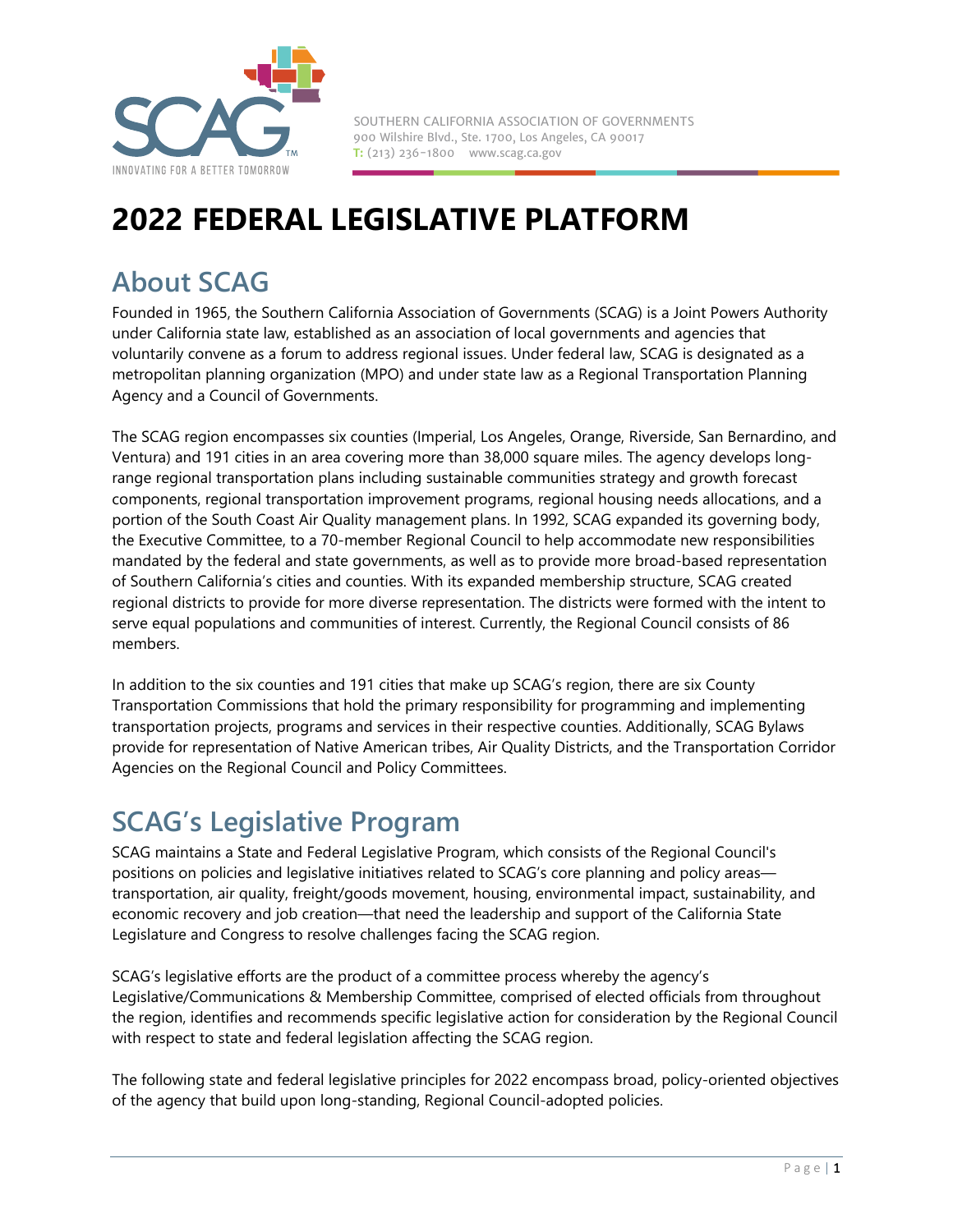

#### AFFORDABLE HOUSING, HOMELESSNESS, & LOCAL GOVERNMENT

- 1. Support direct and flexible emergency funding for local governments of all sizes to respond to the Coronavirus Disease 2019 (COVID-19) or backfill tax revenue lost due to the global pandemic.
- 2. As the population of unhoused individuals and families continues to grow in our region, support new federal grant programs to assist cities, counties, and regional collaborations address homelessness challenges through supportive housing models and planning grants.
- housing affordability crisis and expand economic opportunity for residents in Southern California. 3. Support increased funding for critical federal programs that local governments depend on, including the Community Development Block Grants (CDBG), Affordable Housing Tax Credit (AFTC), and the HOME Investment Partnerships Program (HOME), as well as the creation of new tools to confront the

#### AVIATION

- 1. Advocate for and seek out funding opportunities from the Federal Aviation Administration, which can help SCAG conduct airport passenger studies, planning activities, and forecasting models.
- 2. Support legislation that raises and indexes the cap on the passenger facility charge (PFC), giving local airports the option to adjust their user fees to make needed infrastructure improvements to airport facilities and for projects that promote access to the airport.
- 3. Oppose efforts to divert September 11 Security Fees for uses unrelated to the nation's aviation transportation system.

#### BROADBAND ACCESS

- 1. Support coordinated efforts that would prioritize additional funding and resources for broadband infrastructure, particularly in low-income and rural communities, tribal lands, and community anchor institutions such as schools, health clinics, public housing, and other community support organizations, to bridge the digital divide exacerbated by the COVID-19 pandemic.
- 2. Support collaboration between the federal, state, regional, and local levels of government, including MPOs and regional broadband consortia, to expedite access to broadband infrastructure funding, streamline project permitting, and achieve economies of scale.
- 3. Support funding for technical studies that would establish baseline conditions in unserved and underserved communities and develop strategies to accelerate broadband deployment in said communities.

#### ENVIRONMENT & AIR QUALITY

- 1. Support grant and formula programs for climate resiliency, EV charging and fueling infrastructure, and greenhouse gas emissions reduction.
- 2. As zero-emission and alternative fuel vehicles and supporting infrastructure are deployed, including but not limited to electric, hydrogen, and natural gas, advocate for policies that take a life-cycle approach. For electric vehicles, in particular, support policies that ensure that proper battery reuse, recycling, and disposal are in place.
- 3. Building upon SCAG's work to accelerate electrification of the vehicle fleet, support efforts that provide funding for electric and alternative fuel vehicle planning, permit streamlining, purchases, and charging/refueling infrastructure, with a focus on public investment in areas that would otherwise be neglected, such as multi-unit dwellings, rural areas, and low to middle income neighborhoods.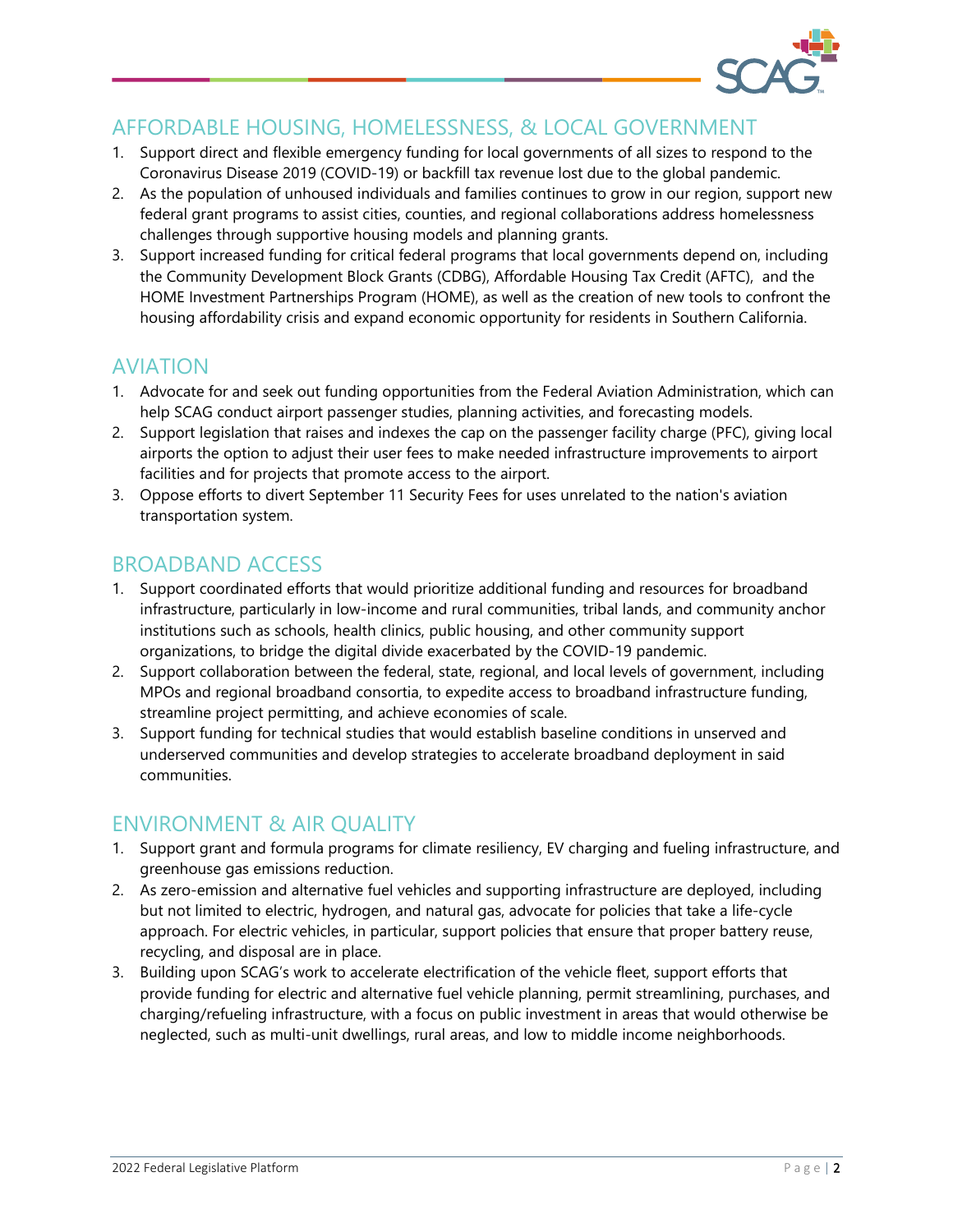

### FREIGHT & GOODS MOVEMENT

- 1. Support increased funding that maintains and expands transportation infrastructure for key regional goods movement corridors that link freight facilities and systems to the rest of the nation.
- 2. Support increased transparency measures for competitive grant awards.
- 3. Support increased federal freight funding through the establishment of a dedicated freight trust fund so that revenues can be distributed to states and regions that are most impacted by goods movement.
- on disadvantaged communities, and address shifting consumer behaviors (i.e., e-commerce). 4. Support the creation of programs designed to assist in leveraging technology to improve freight mobility, increase goods movement efficiency, reduce harmful emissions, mitigate negative impacts
- 5. Support funding strategies that strengthen the federal commitment to the nation's goods movement system, recognizing both the pivotal role that the SCAG region plays in domestic and international trade and consequently the disproportionate impacts carried by Southern California.

#### PROJECT STREAMLINING

1. Support measures that expedite and streamline both project development and delivery.

#### PUBLIC HEALTH

- 1. Support legislative efforts that further a "Health in All Policies" approach to facilitate equitable health outcomes related to SCAG's core public health focus areas: accessibility (to healthy food, parks and open space, and other services), affordable housing, air quality, climate resiliency, economic wellbeing, health equity, physical activity, and safety.
- 2. Recognizing that climate change, public health, and racial justice are interconnected, support efforts that invest in and empower communities that will be disproportionately impacted by climate change.
- 3. Support efforts that fund transit-oriented communities, mixed land uses, green streets strategies to reduce extreme heat and emissions exposure, and safe streets so all ages and abilities can maximize opportunities for active lifestyles, have access to essential services, and use transit or non-motorized transportation options.

### PUBLIC-PRIVATE PARTNERSHIPS

- 1. Support further development and implementation of public-private partnerships (P3s) that are transparent, accountable, and marry the policy goals of the public sector with the financial expertise of the private sector to improve project development and delivery throughout the region, including support of improved P3 design-bid-build and design-build procurement processes.
- 2. Support private activity bonds, debt instruments that raise capital for revenue-generating highway and freight transfer projects, and restore tax exemption for advance refunding bonds, debt instruments that allow an issuer to pay off another outstanding bond in order to enable savings to be reinvested in additional infrastructure upgrades at airports, seaports, qualified highway or surface freight transfer facilities, affordable housing, and other projects with a clear public benefit.
- 3. Support efforts to protect the tax exemption of municipal bonds.

#### PUBLIC TRANSIT & MOBILITY

1. Support efforts that expand public transit projects and services, both bus and rail, in the region to reduce congestion and enhance sustainability.